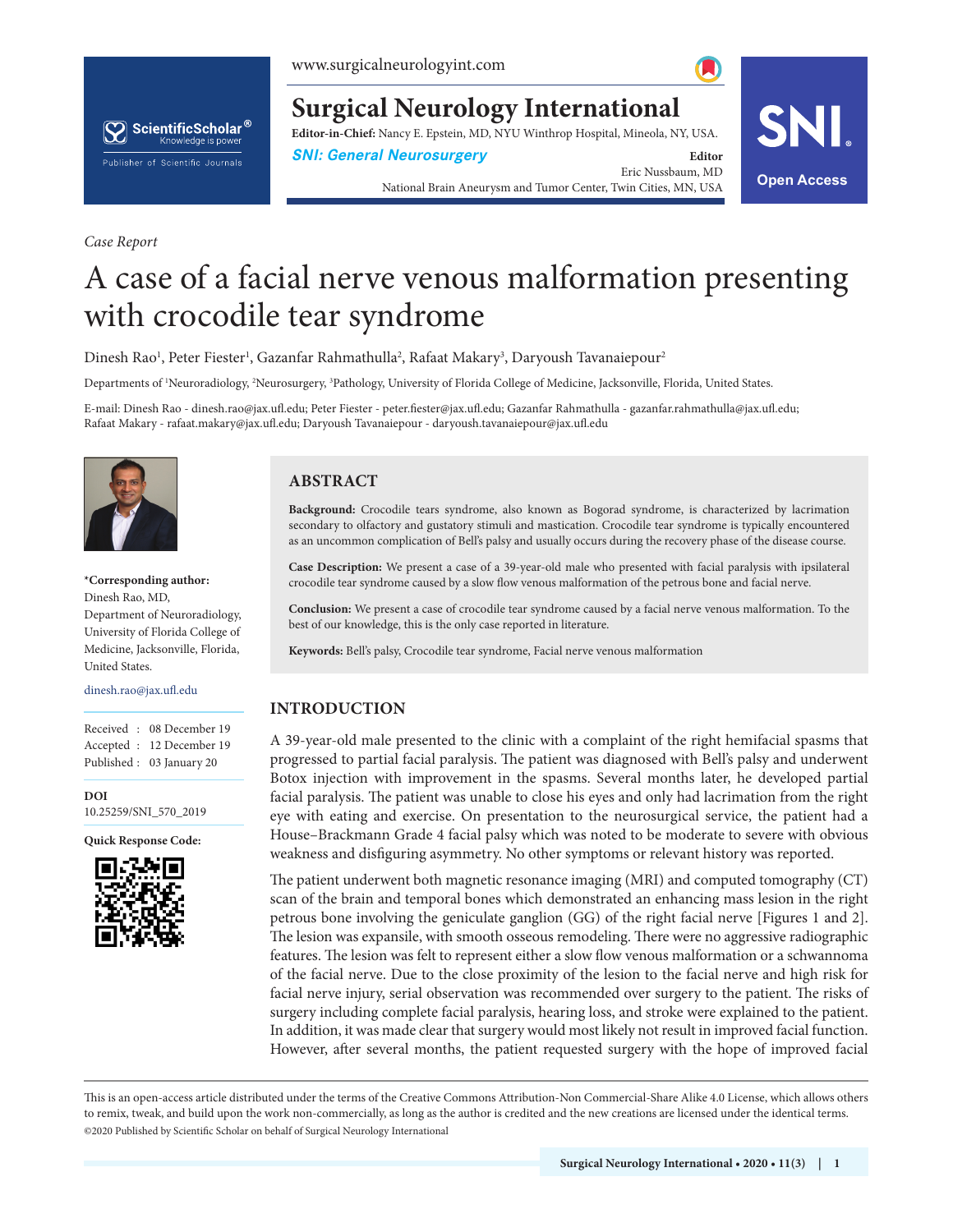

Figure 1: (a) Axial unenhanced computed tomography (CT) demonstrates a lucent expansile lucent lesion in the right petrous bone involving the right facial geniculate segment (white asterisk), (b) magnified coronal unenhanced CT image demonstrating a lucent expansile lucent lesion in the right petrous bone involving the right facial geniculate segment (white asterisk).



**Figure 2:** Axial T1 fat-saturated enhanced magnetic resonance imaging demonstrating an enhancing lesion along the right facial nerve geniculate ganglion within the right petrous bone.

nerve function and pathological confirmation. The patient underwent a middle fossa infratemporal craniotomy for biopsy or resection of the lesion [Figure 3]. The patient was placed in supine position with the head turned to the left to expose the right ear. A linear incision overlying the root of the zygoma was made and an extradural dissection to the middle fossa was performed. The lesion was identified with the aid of neuronavigation. There was a bony dehiscence in the location of the lesion, which appeared as a small purple-colored lesion. The lesion was debulked until the facial nerve could be identified. A gross total resection was deemed to be unsafe and would risk a complete facial nerve paralysis. The skull base was then repaired and the wound was closed.

Pathologic examination of the lesion revealed a vascular malformation characterized by a conglomerate of blood vessels of variable caliber ranging from small to large [Figure 4a-d]. The vessel walls were irregular with no obvious elastic lamina, favoring a venous type of vascular malformation.



**Figure 3:** Axial T1-enhanced magnetic resonance imaging demonstrating a defect within the lesion after partial resection (white arrow). Note the right infratemporal craniotomy changes (white bracket).



**Figure 4:** (a) Hematoxylin and eosin stain demonstrating a conglomerate of blood vessels ranging from small to large, (b) CD31 immunostain demonstrating the endothelium lining (brown), (c) smooth muscle actin (SMA) immunostain (SMA positive) demonstrating smooth muscle in the vessel walls, (d) elastin stain demonstrating the absence of elastic lamina, which is typical of venous malformation.

Immediately after resection, the patient regained some function and was able to lift his eyelid, but his facial palsy returned soon after surgery, with overall Grade 4 House–Brackmann palsy. Several months later, the patient underwent facial reanimation surgery and gold weight placement. He had good results postoperatively, but his facial palsy eventually returned. He was noted to have House–Brackmann Grade 4 facial palsy on follow-up appointments. The patient also reports residual symptoms related to crocodile tears syndrome (CTS).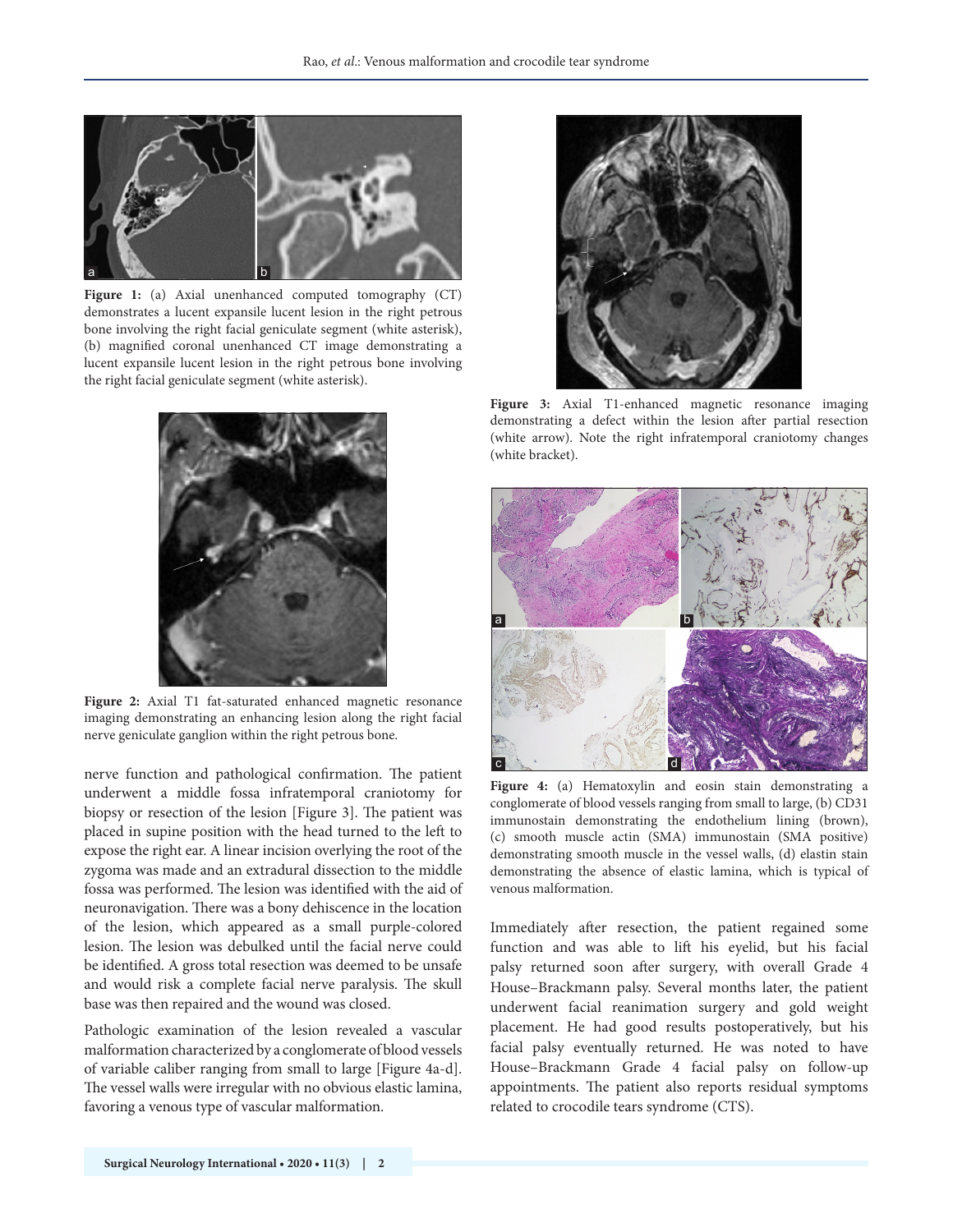## **DISCUSSION**

Facial nerve venous malformations (FNVMs) are slow-growing, benign vascular lesions that arise from perineural capillary networks. They may involve any segment of the facial nerve and most commonly involve the GG.

FNVMs were previously described as hemangiomas and initially characterized on CT has have irregular ill-defined margins with intralesional bone spicules in a honeycomb pattern.<sup>[5]</sup>

On MRI, FNVMs are T1 isointense to hypointense, T2 hyperintense relative to adjacent gray matter and avidly enhance.<sup>[1,4,11,16,23]</sup> Histologically, lesions are characterized by hematoxylin-eosin stains demonstrating dilated vascular spaces lined with endothelial cells that are mitotically quiescent with no internal elastic lamina.[2]

FNVMs account for <1% of temporal bone lesions and 18% of facial nerve tumors.<sup>[9]</sup> The peak incidence of FNMVs occurs between 30 and 60 years of age slightly more common in females.[6] Most commonly, lesions are reported to be centered on the GG with patients presenting with both progressive and sudden facial paralysis and spasm.[16] Other symptoms include conductive hearing loss, otalgia, pulsatile tinnitus, aural bleeding, and vertigo. Potential explanations for neural injury have included nerve compression, vascular steal, and invasion.[7]

To the best of our knowledge, parasympathetic symptoms related to facial nerve injury have not been reported with FNMV.

CTS, also known as Bogorad syndrome, is characterized by lacrimation caused by olfactory and gustatory stimuli and mastication. The phenomenon is also known as paroxysmal lacrimation or the gustolacrimal reflex.[3,10] This most often occurs in patients recovering from Bell's palsy. The most widely accepted theory is due to injury to the nervus intermedius either due to Bell's palsy or traumatic injury. The nervus intermedius consists of fibers from the superior salivary nucleus which is located in the medulla. The nervus intermedius contains parasympathetic fibers whose stimulation results in secretion of the lacrimal and submandibular glands. Traveling along these fibers is afferent gustatory sensory fibers from the chorda tympani whose cell bodies reside in the solitary nucleus.

During the recovery from Bell's palsy, the parasympathetic fibers undergo regeneration but are misdirected, with fibers previously destined for salivary glands growing to the ipsilateral lacrimal gland. The regenerating nerves grow along the greater superficial petrosal nerve (GSPN) which results in olfactory or gustatory stimulation causing ipsilateral lacrimation.[20] An alternative theory is thought to be the formation of an artificial synapse at the injury site

allowing the salivary fibers to jump to the GSPN, leading to lacrimation symptoms.<sup>[13]</sup>

The incidence of Bell's palsy is 0.08% per year and increases with age.<sup>[15]</sup> CTS is a relatively uncommon complication of Bell's palsy, occurring in approximately 3.3% of patients with symptoms occurring approximately 6–9 months after the onset of facial paralysis.[21]

## **Treatment**

The most commonly accepted form of the treatment of FNVM is surgical excision.<sup>[17]</sup> Tumors that are extraneural can be safely separated and resected from the nerve.<sup>[18]</sup> Preservation of facial function is not possible in cases with direct nerve invasion. Small lesions produce less compression of the facial nerve and are more likely to be safely removed while preserving facial nerve function. Larger lesions are more likely to be closely attached to the facial nerve, making it difficult to separate. The nerve may be sacrificed in these cases and reconstructed with an interposition nerve graft.[22] Recurrence of FNVM is rare after complete or partial excision.[19]

Regarding the clinical management of CTS, different treatment options have been used to stop lacrimation including guanethidine to block adrenergic receptors, propantheline bromide, and homatropine hydrobromide drops; however, the side effects have caused them to fall out of use. $[12,20]$ 

Surgical management, including excision of the palpebral lobe of the lacrimal gland, neurolysis of the chorda tympani or vidian nerve, and sphenopalatine nerve block, have been suggested to treat CTS but may be ineffective due to redundant innervation and come with significant morbidity such as vision loss and loss of taste.

The most commonly used treatment of CTS is Botox injection of the lacrimal gland. Botox is an acetylcholine esterase inhibitor and stops transmission along the aberrant parasympathetic nerves to the affected lacrimal gland.[13,14] Botox injection has been shown to cause marked improvement or complete resolution of symptoms, with the treatment effects lasting approximately 6 months. Long-term safety and efficacy, however, has not been established.<sup>[14]</sup>

### **Differential diagnosis**

The most common imaging differential diagnosis for an FNVM is a schwannoma. Schwannomas more commonly occur at the internal auditory canal (IAC) and present with hearing loss. Hemangiomas occurring at the GG or IAC are typically smaller and more symptomatic.[7] FNVM and schwannoma have overlapping imaging characteristics with avid enhancement and smooth osseous expansion and